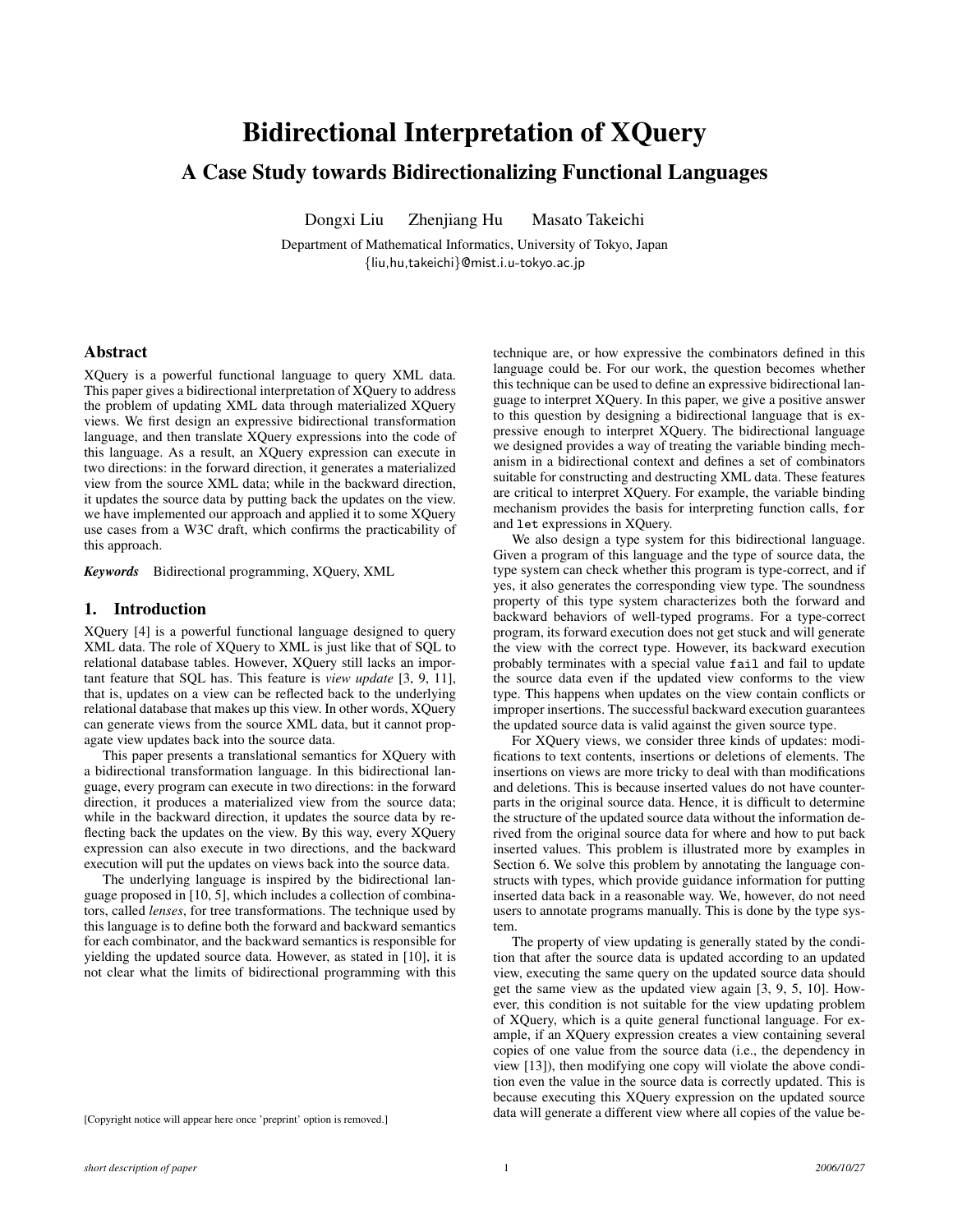```
declare function local:toc($book-or-section)
{
  for $section in $book-or-section/section
  return
    <section>
      {$section/@id, $section/title,
       local:toc($section)}
   </section>
};
<toc>
   { for $s in doc("book.xml")/book
     return local:toc($s)}
</toc>
```
Figure 1. An XQuery Expression

come the modified one. In this work, the property of view updating is studied by relating the updates on views with those in the source data. The well-behaved bidirectional programs are required to put all view updates back into the related values in the source data if their backward executions are successful.

The main technical contributions in this paper are summarized as follows.

- We design a bidirectional language, which is expressive enough to interpret XQuery. This language also has a sound type system to check the type correctness of bidirectional programs.
- We define the translational semantics of XQuery by giving the translation rules from XQuery Core to the target bidirectional language.
- We illustrate the difficulties of processing insertions on views and propose type-directed approaches to processing insertions on views.
- The view updating semantics is defined by relating the updates between the source data and view, which is more suitable for the view updating problem of XQuery.
- Our approach has been implemented and is available publicly at [1].

The remainder of the paper is organized as follows. Section 2 gives an example to illustrate our motivation. Section 3 defines the target bidirectional language. Section 4 interprets XQuery. Section 5 presents the type system. Section 6 discusses the insertion problems and approaches. Section 7 introduces our implmentation. Section 8 gives the related work and Section 9 concludes the paper.

# 2. An Example

Our motivation can be explained by the XQuery expression in Figure 1, which is an XQuery use case from the W3C draft [8]. Suppose the file "book.xml" contains the following data:

```
<book>
 <title>Data on the Web</title>
 <author>Serge</author><author>Peter</author>
 <author>Dan Suciu</author>
 <section id="intro" difficulty="easy">
   <title>Introduction</title><p>Text ... </p>
   <section>
      <title>Audience</title><p>Text ... </p>
   </section>
 </section>
 <section id="syntaxnew" difficulty="medium">
   <title>A Syntax For Data</title><p>Text ... </p>
 </section>
</book>
```

| value               | $\mathbf{r} =$        | $v \mid S$            |
|---------------------|-----------------------|-----------------------|
| $\boldsymbol{\eta}$ | $\equiv$              | $stru   < tagu> S $   |
| S                   | $\mathrel{\mathop:}=$ | $()   v_1, , v_n$     |
| $\eta_L$            | $::=$                 | non   mod   ins   del |
|                     |                       |                       |



```
X ::= xid | xconst S | xvar Var | xchild | xsetcnt X\mid X_1; X_2 \mid X_1||X_2 \mid xmap X \mid xif P X_1 X_2| xlet Var X | xfunapp fname [X_1, ..., X_n]P ::= xwithtag str |xistext | xiselement | X<br>
G ::= \epsilon | G fun fname(Var1...., Var<sub>n</sub>) = X
              \epsilon | G, fun fname(Var<sub>1</sub>, ..., Var<sub>n</sub>) = X
```


Then, in a bidirectional context, the forward execution of the query in Figure 1 will generate the following view, which is the table-of-contents of the book:

```
<toc>
  <section id="intro">
    <title>Introduction</title>
    <section><title>Audience</title></section>
  </section>
  <section id="syntaxnew">
    <title>A Syntax For Data</title>
  </section>
</toc>
```
On this view, users can modify titles or id attributes, insert or delete sections. These updates will be put back into the source file "book.xml" automatically by executing backward this query. For example, if we change the id attribute on this view from "intro" into "introduction" and insert a new section after the first section, then after the backward execution of this query the value of the corresponding attribute in the source data is also changed into the same value and the new section will appear between the first and second sections. This example can be found at [1].

# 3. The Bidirectional Language

This section introduces the bidirectional language for interpreting XQuery. The backward semantics of the language in this section does not consider insertions on views.

# 3.1 XML Values

The syntax of XML values is given in Figure 2. An XML value is either a single value *v* or a sequence *S* of single values. An empty sequence is written as (). To save space, the end tags of XML elements are omitted and their contents are enclosed by brackets.

Strings or elements are annotated with the flag *u*, which indicates their updating status. The non flag means the strings or the tags of elements are not modified, otherwise the mod flag should be used. The ins flags are for inserted values, and del for deleted values. In addition, if an element has the ins or del flag, then all strings and elements in its contents also have the same flag.

In this work, deleted values in the updated source data are still kept, but flagged with the del flag. They can be removed easily by an independent procedure like the database trigger, which can take into account some application-specific constraints on the source data when removing values. As an example, for the source data in Section 2, if an element title is indicated by del, then the section element containing it can be removed since a section should have a title.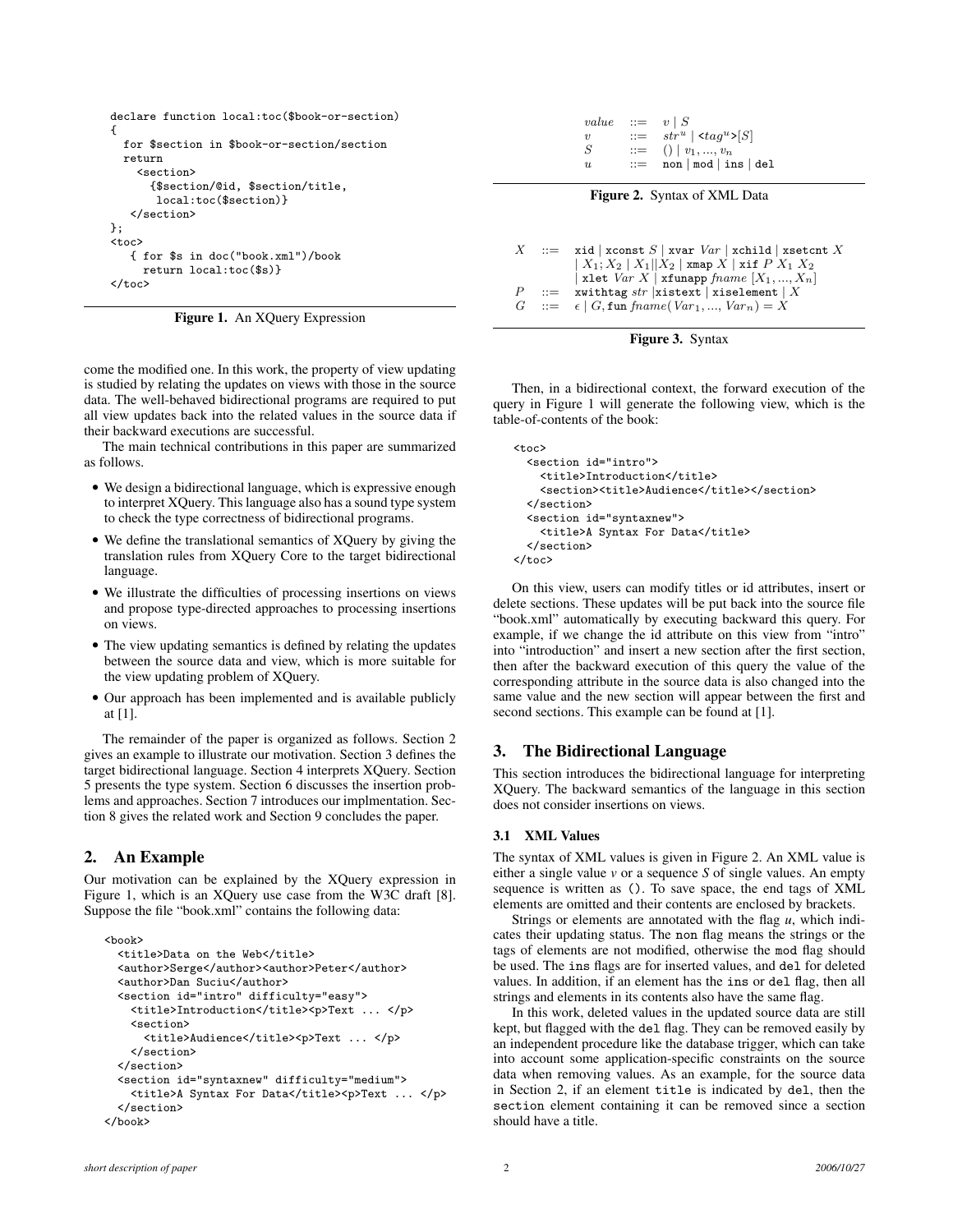#### 3.2 Syntax

The syntax of this language is defined in Figure 3. In this syntax, *Var* and *fname* represent the variable names and function names, respectively. The metavariable  $X$  represents bidirectional transformations. The transformations xconst and xvar correspond to the constant or variable expressions in general programming languages. The transformations xchild and xsetcnt are used to get or set the contents of elements. This language also includes other transformation constructs, such as those to deal with element attributes or name spaces, which are not presented in this paper. The sequential composition of transformations  $X_1; X_2$  is to execute two transformations  $X_1$  and  $X_2$  in sequence, while the parallel composition of transformations  $X_1||X_2$  executes  $X_1$  and  $X_2$ in parallel. The construct xfunapp applies the function *fname*, defined globally in *G*, onto a list of arguments.

#### 3.3 Semantics

This language supports variable bindings, so we need evaluation contexts or environments to maintain the values of variables in both forward and backward executions. The context for forward executions is denoted by  $C$ , which maps variables to their values; the context for backward executions is denoted by  $\mathcal{E}$ , which maps variables to pairs of values. Suppose for a variable *Var*,  $\mathcal{E}(Var)$  $= (S, S')$ . Then, S is the original value of *Var*, and S' is the updated value of *Var* during backward executions. The notation  $\mathcal{E}(Var)$ .1 is used for the first component of the pair  $\mathcal{E}(Var)$ , and  $\mathcal{E}(Var)$ . 2 for the second component; the notation  $\mathcal{E}.1$  denotes a new evaluation context, say  $C'$ , defined as  $Dom(\mathcal{E}) = Dom(\mathcal{C}')$ and  $\forall Var \in Dom(\mathcal{E}), C'(Var) = \mathcal{E}(Var)$ .1, where  $Dom(\mathcal{E})$  (or  $Dom(\mathcal{C}')$  means the domain of  $\mathcal E$  (or  $\mathcal C'$ ). These contexts can be processed like stacks. The notation  $C \oplus [Var \mapsto S]$  denotes a new context where a new binding of variable *Var* is pushed onto the top of  $C$ , and similarly for pushing new bindings onto  $\mathcal{E}$ . The notation  $\mathcal{E}[Var \mapsto S]$  means the bound value of the least recent variable Var in  $\mathcal E$  is changed to  $S$ . When we concern the top variable binding in the context  $\mathcal{E}$ , we use the notation  $\mathcal{E}_1 \bullet [Var \mapsto (S, S')]$ to represent  $\mathcal{E}$ , where  $\mathcal{E}_1$  represents the bottom part of  $\mathcal{E}$ .

Let  $V$  be a sequence of single XML values. The forward and backward semantics of each language construct is defined by the following forms:

- The forward semantics:  $[[X]]_C(S) = V$ , which means the transformation  $X$  generates the view  $V$  from the source data  $S$  under the context C.
- The backward semantics:  $\llbracket X \rrbracket_{\mathcal{E}}(S, V') = (S', \mathcal{E}'),$  which means under the environment  $\mathcal{E}$ , the transformation X generates the updated source data  $S'$  from the updated view  $V'$  and the original source S. In addition, a new environment  $\mathcal{E}'$  is also generated. The backward execution of  $X$  probably fails, and the form  $[[X]]_{\mathcal{E}}(S, V') = \texttt{fail}$  is used for such case.

In what follows, we will define the forward and backward semantics for each language construct in Figure 3.

Identity transformation: This transformation returns the source data as the view in the forward direction, and returns the updated view as the updated source data in the backward direction.

$$
\begin{array}{rcl}\n[\mathbf{x} \mathbf{i} \mathbf{d}]_{\mathcal{C}}(S) & = & S \\
[\mathbf{x} \mathbf{i} \mathbf{d}] \mathcal{E}(S, V) & = & (V, \mathcal{E})\n\end{array}
$$

Constant transformation: This transformation returns a constant view  $V$  for any source data in the forward direction and returns the original source data in the backward direction without allowing updates on  $V$ . When the special value  $\texttt{fail}$  is generated, the being executed program terminates immediately.

$$
\begin{array}{lll}\n\text{[xconst } V \rrbracket_{\mathcal{C}}(S) & = & V \\
\text{[xconst } V \rrbracket_{\mathcal{E}}(S, V') & = & \left\{ \begin{array}{ll} (S, \mathcal{E}), & \text{if } V = V' \\
\text{fail}, & \text{otherwise} \end{array} \right.\n\end{array}
$$

This transformation provides a template to implement other non-invertible functions in XQuery, such as the sum and comparison operations. Their backward executions do not update the source data and their views cannot be changed.

Variable reference: The forward execution of this transformation hides the source data S and returns the value of the variable *Var* as the view. In its backward execution, the source data is not changed, and instead the value of the variable *Var* in  $\mathcal E$  is updated. The mg operation merges the updates in two values and will be defined later.

$$
\begin{array}{rcl}\n[\text{xvar} \, Var]_{\mathcal{C}}(S) & = & \mathcal{C}(Var) \\
[\text{xvar} \, Var]_{\mathcal{E}}(S, V') & = & (S, \mathcal{E}') \\
\text{where} \\
\mathcal{E}' = \mathcal{E}[\,Var \mapsto (\mathcal{E}(\,Var).1, \text{mg}(V', \mathcal{E}(\,Var).2))]\n\end{array}
$$

Element destructing: This construct corresponds to the child axis in XPath. It returns the contents of the source element in the forward execution, and replaces the contents with the updated view in the backward execution.

$$
\begin{array}{lll}\n[\text{xchild}]_{\mathcal{C}}(\text{xtag}^{u} \times [S]) & = & S \\
[\text{xchild}]_{\mathcal{E}}(\text{xtag}^{u} \times [S], S') & = & (\text{xtag}^{u} \times [S'], \mathcal{E})\n\end{array}
$$

Element constructing: Suppose  $S$  is an element of the form  $\langle tag^u \rangle [S']$ . In the forward direction, the contents of this element are replaced by the result of executing  $X$ , and in the backward direction the original contents are restored. The updates on  $V$  are reflected back to both the tag of the source element and the values of variables in  $\mathcal E$ . The argument transformation X is applied to an empty source, so its backward execution only updates the context.

$$
\begin{array}{llll} \text{[xsetcnt $X$]}_{\mathcal{C}}(S) & = & \text{$\varepsilon$}_{\mathit{tag}}{}^{u\text{-}}\text{[}X \text{]}_{\mathcal{C}}((\text{)}\text{]}\text{[xsetcnt $X$]}_{\mathcal{E}}(S, \text{$\varepsilon$}_{\mathit{tag}}{}^{u\text{'}}\text{${\varepsilon}$}_{\text{]}}] & = & \text{(\varepsilon$}_{\mathit{tag}}{}^{u\text{'}}\text{${\varepsilon}$}_{\text{]}S';\mathcal{E}'\text{)}\\ \text{where}\\ & ((),\mathcal{E}') = [\![X]\!]_{\mathcal{E}}((\text{)},V) & \end{array}
$$

Sequential composition: This composed transformation applies its argument transformations one by one. This definition is same as that in [10] except that this definition considers the evaluation contexts. Note that the backward execution of  $X_2$  needs to invoke the forward execution of  $X_1$  to generate the intermediate source data.

$$
\begin{array}{rcl}\n[X_1; X_2]_{\mathcal{C}}(S) & = & [X_2]_{\mathcal{C}}([X_1]_{\mathcal{C}}(S)) \\
[X_1; X_2]_{\mathcal{E}}(S, V) & = & [X_1]_{\mathcal{E}'}(S, V') \\
\text{where} \\
(V', \mathcal{E}') = [X_2]_{\mathcal{E}}([X_1]_{\mathcal{E}, 1}(S), V)\n\end{array}
$$

Parallel composition: This composed transformation executes each of its argument transformations, and puts their views in parallel. The operator len returns the length of a sequence, and the operator split $(V, [l_1, ..., l_n])$  divides the value  $\overline{V}$  into n subsequences  $V_i'$   $(1 \leq i \leq n)$ , where  $len(V_i') = l_i$ . For example,  $split(v_1, v_2, v_3, [2, 1])$  generates two subsequences:  $v_1, v_2$  and

 $v_3$ . For clarity, a sequence value is sometimes underbraced.

$$
\begin{array}{lll} [\![X_1]\!|\!|X_2]\!]_{{\mathcal{C}}}(S) & = & [\![X_1]\!]_{{\mathcal{C}}}((), [\![X_2]\!]_{{\mathcal{C}}}(()) \\ \hline [\![X_1]\!|\!|X_2]\!]_{{\mathcal{E}}}(S,V) & = & (S, {\mathcal{E}}'') \\ \hline \text{where} \\ & V_1', V_2' = \text{split}(V, [\![\text{len}([\![X_1]\!]_{{\mathcal{E}},1}(())), \text{len}([\![X_2]\!]_{{\mathcal{E}},1}(()))]) \\ & ((), {\mathcal{E}}') = [\![X_2]\!]_{{\mathcal{E}}'}((), V_2') \\ & ((), {\mathcal{E}}'') = [\![X_1]\!]_{{\mathcal{E}}'}((), V_1') \end{array}
$$

**Mapping:** Suppose  $S = v_1, ..., v_n$ . This transformation applies its argument transformation X to each single value  $v_i(1 \leq i \leq n)$  in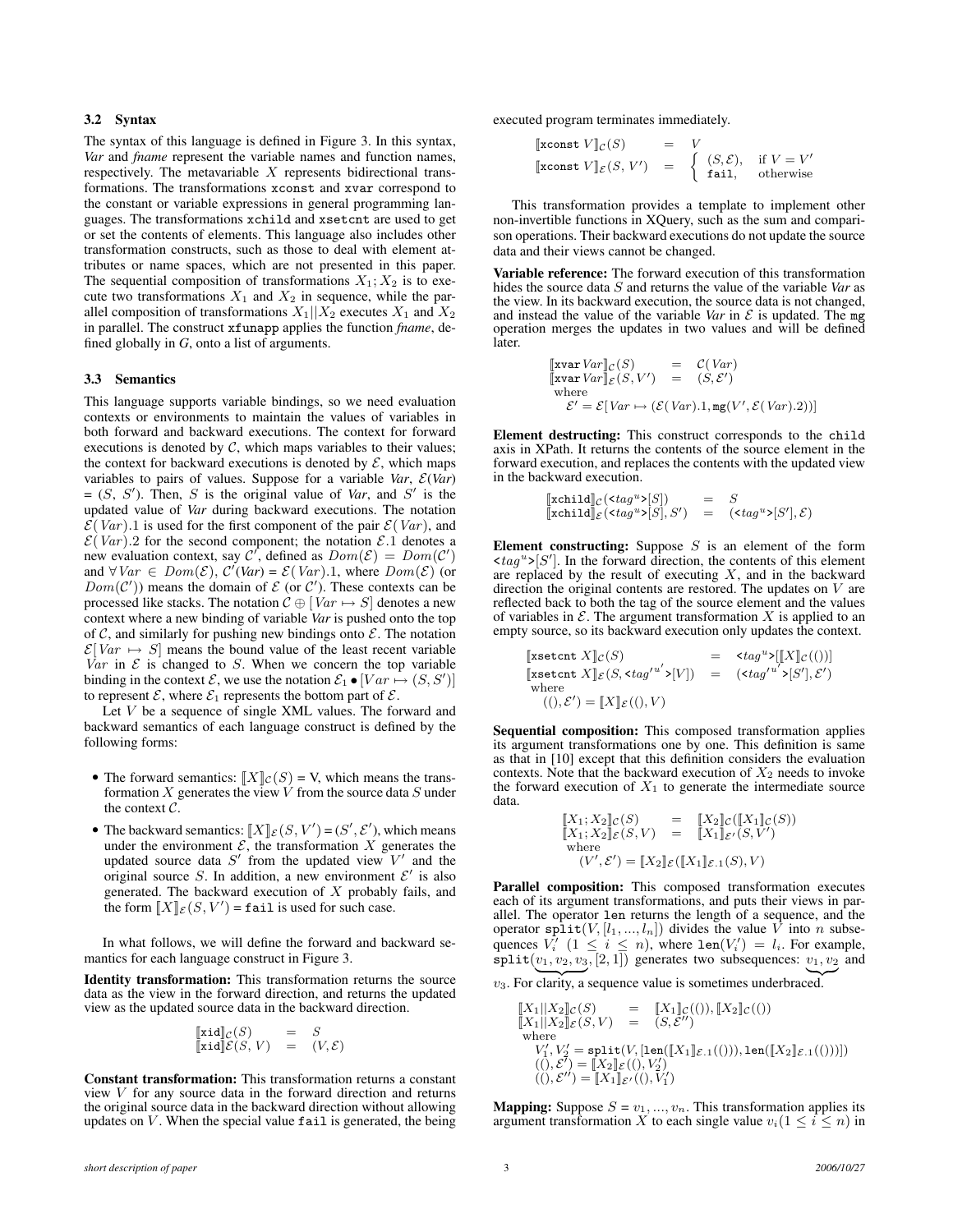the source data *S*.  
\n
$$
\begin{array}{ll}\n[\text{xmap } X]_{\mathcal{C}}(S) & = & [X]_{\mathcal{C}}(v_1), ..., [X]_{\mathcal{C}}(v_n) \\
[\text{xmap } X]_{\mathcal{E}}(S, V) & = & (v'_1, ..., v'_n, \mathcal{E}') \\
\text{where} \\
V'_1, ..., V'_n = \text{split}(V, [\text{len}([X]_{\mathcal{E}.1}(v_1)), ..., \text{len}([X]_{\mathcal{E}.1}(v_n))]) \\
(v'_n, \mathcal{E}_{n-1}) = [X]_{\mathcal{E}}(v_n, V'_n) \\
(v'_{n-1}, \mathcal{E}_{n-2}) = [X]_{\mathcal{E}_{n-1}}(v_{n-1}, V'_{n-1}) \\
&\cdots \\
(v'_1, \mathcal{E}') = [X]_{\mathcal{E}_1}(v_1, V'_1)\n\end{array}
$$

**Conditional transformation:** The argument transformation  $X_1$ is chosen if the predicate P holds, otherwise  $X_2$  is chosen. A predicate holds if it does not return the empty sequence.

$$
\begin{array}{ll}\n[\n\text{xif } P \ X_1 \ X_2]_{\mathcal{C}}(S) & = \left\{ \begin{array}{ll}\n[X_1]_{\mathcal{C}}(S), & \text{if } [P]_{\mathcal{C}}(S) \neq 0 \\
[X_2]_{\mathcal{C}}(S), & \text{otherwise}\n\end{array} \right. \\
[\n\text{xif } P \ X_1 \ X_2]_{\mathcal{E}}(S, V) & = \left\{ \begin{array}{ll}\n[X_1]_{\mathcal{E}}(S, V), & \text{if } [P]_{\mathcal{E}.1}(S) \neq 0 \\
[X_2]_{\mathcal{E}}(S, V), & \text{otherwise}\n\end{array} \right.\n\end{array}
$$

Predicates: Predicates are only used as the condition of  $x$ if, where only their forward semantics are concerned. This means that the predicates are not essential to the expressiveness of our language, and the language can include other needed predicates, such as the existential predicate in XQuery Core, without affecting the definition of xif. The predicates used in this paper will be introduced informally.

The predicate  $x$ withtag  $str$  holds if the input data is an element with the tag *str*; the predicates xiselement and xistext judge whether the input data is an element or a string, respectively. When these three predicates hold, they can return any nonempty value as their results. We let them return the string "true". A transformation  $X$  can also be used as a predicate, and its value is determined by its forward semantics.

Variable binding: This construct provides the primitive variable binding mechanism for this bidirectional language. It will be used to define other constructs that need bound variables, such as function calls, and the let and for expressions in XQuery.

$$
\begin{array}{ll}\n[\text{xlet } \text{Var } X]_{\mathcal{C}}(S) &= \left[ X \right]_{\mathcal{C} \oplus \left[ \text{Var} \mapsto S \right]}((1)) \\
[\text{xlet } \text{Var } X]_{\mathcal{E}}(S, V) &= \left( S', \mathcal{E}' \right) \\
\text{where} \\
&= \left( ( \cdot ), \mathcal{E}' \bullet \left[ \text{Var} \mapsto (S, S') \right] \right) = \left[ X \right]_{\mathcal{E} \oplus \left[ \text{Var} \mapsto (S, S) \right]}((1), V)\n\end{array}
$$

The forward semantics of this construct is same as that of the let in general functional programming languages. Its backward semantics is defined by executing backward the transformation X under the context  $\mathcal{E} \oplus [Var \mapsto (S, S)]$ , where the variable *Var* is bound to a pair of the original source data S. After the backward execution of X, the generated context  $\mathcal{E}' \bullet [Var \mapsto (S, S')]$ contains the updated source data  $S'$  in its top binding.

Function call: Suppose the function *fname* is defined as

$$
fun\,frame(Var_1, ..., Var_n) = X
$$

Then, the semantics of applying the function *fname* to n arguments  $X_1, \ldots, X_n$  can be defined by using the constructs defined before.

$$
\begin{array}{ll}\n\texttt{xfunapp \, } \textit{frame} \,\left[X_1, \ldots, X_n\right] & = & \texttt{xconst} \,\left( \right); X_1' \\
\text{where} \\
X_1' = X_1; \texttt{xlet \, } \textit{Var}_1 \,\, X_2' \\
X_2' = X_2; \texttt{xlet \, } \textit{Var}_2 \,\, X_3' \\
\dots \\
X_n' = X_n; \texttt{xlet \, } \textit{Var}_n \,\, X\n\end{array}
$$

In this definition, all argument transformations are first evaluated, and then their results are bound to the corresponding variables. And then, the function body  $X$  is executed. Note that in this definition, the source data for the function body is always the empty sequence () due to the definition of xlet. That is, it cannot directly use and update the source data of the transformation

```
fun \text{toc}(\text{shook-or-section}) =
  xvar $book-or-section; xchild;
  xmap (xif (xwithtag ''section'') X0 (xconst ()))
where
  X0 = xlet $section
             (xconst <section>[]; xsetcnt (X1||X2))
  X1 = xvar $section; xchild;
       xmap (xif (xwithtag ''title'') xid (xconst ()))
  X2 = xfunapp toc [xvar $section]
```


xfunapp. Hence, any data to be processed by the function body should be passed as the arguments of the function call.

#### 3.4 Merging Updates

For view updating of XQuery, it is common that one source value has several replicas, which may contain different updates. The merging operation mg is to combine all updates in two replicas if there are no conflicts. For example, merging the elements  $\text{STitle}^{\text{mod}}$ >[Xquery<sup>non</sup>] and  $\text{stitle}^{\text{non}}$ >[XQuery<sup>mod</sup>] will generate a new element  $\text{STitle}^{\text{mod}}$ >[XQuery<sup>mod</sup>], and merging the elements  $\langle$ price<sup>non</sup>>[30<sup>mod</sup>] and  $\langle$ price<sup>non</sup>>[25<sup>mod</sup>] will cause a conflict.

The mg operation in this section only merges the values without insertions. It will be extended in Section  $\tilde{6}$  to consider inserted values. This operation is defined as follows.

$$
\mathop{\rm mg}\nolimits\bigl((), ()\bigr) = () \\\mathop{\rm mg}\nolimits\bigl(v, S, v', S'\bigr) = \mathop{\rm mg}\nolimits'(v, v'), \mathop{\rm mg}\nolimits(S, S')
$$

The operation mg' merges two strings or elements, defined as follows.

$$
\mathbf{m} \mathbf{g}'(str^u, str'^{u'}) = \begin{cases} str^u, \text{if } u \neq \text{non and } u' = \text{non} \\ str'^{u'}, \text{if } u = \text{non and } u' \neq \text{non} \\ str^u, \text{if } u = u' \text{ and } str = str' \\ \text{fail, otherwise} \end{cases}
$$

$$
\mathbf{m} \mathbf{g}'(\langle tag^u \rangle [S], \langle tag'^{u'} \rangle [S']) = \langle tag'^{u''} \rangle [S'']
$$

$$
\text{where } S'' = \mathbf{m} \mathbf{g}(S, S')
$$

$$
tag'^{u''} = \mathbf{m} \mathbf{g}'(tag^u, tag'^{u'})
$$

The mg' operation fails if the updates of two strings are conflicting or two elements contain conflicting updates on tags or some text contents. In this case, the backward execution terminates immediately with the special value fail.

#### 3.5 Programming Examples

To help understand this language, we give two programming examples in this section. The first example uses this language to implement the recursive toc function in Figure 1, which is divided into several pieces for the convenience of reading. The program is given in Figure 4. The function body first gets the contents of the input element. The contents consist of the author, title, section and other elements. Next, only section elements are chosen, and for each section element, the code X0 is used to construct the section element in the view with the help of code X1 and X2, which correspond to the expression \$section/title and the recursive function call in the example query, respectively. The id attribute is omitted in this implementation. It is similar to the code X1 except that the construct xchild should be replaced by xattribute in our implementation.

The child axis of XPath is primitively defined by xchild in the bidirectional language. In the second example, we define another useful axis in XPath, the descendant axis. This axis returns all descendant nodes of the input element. The function xdes below is for this axis in the bidirectional language. It is not difficult to define other XPath axes, such as descendant-or-self, in this language.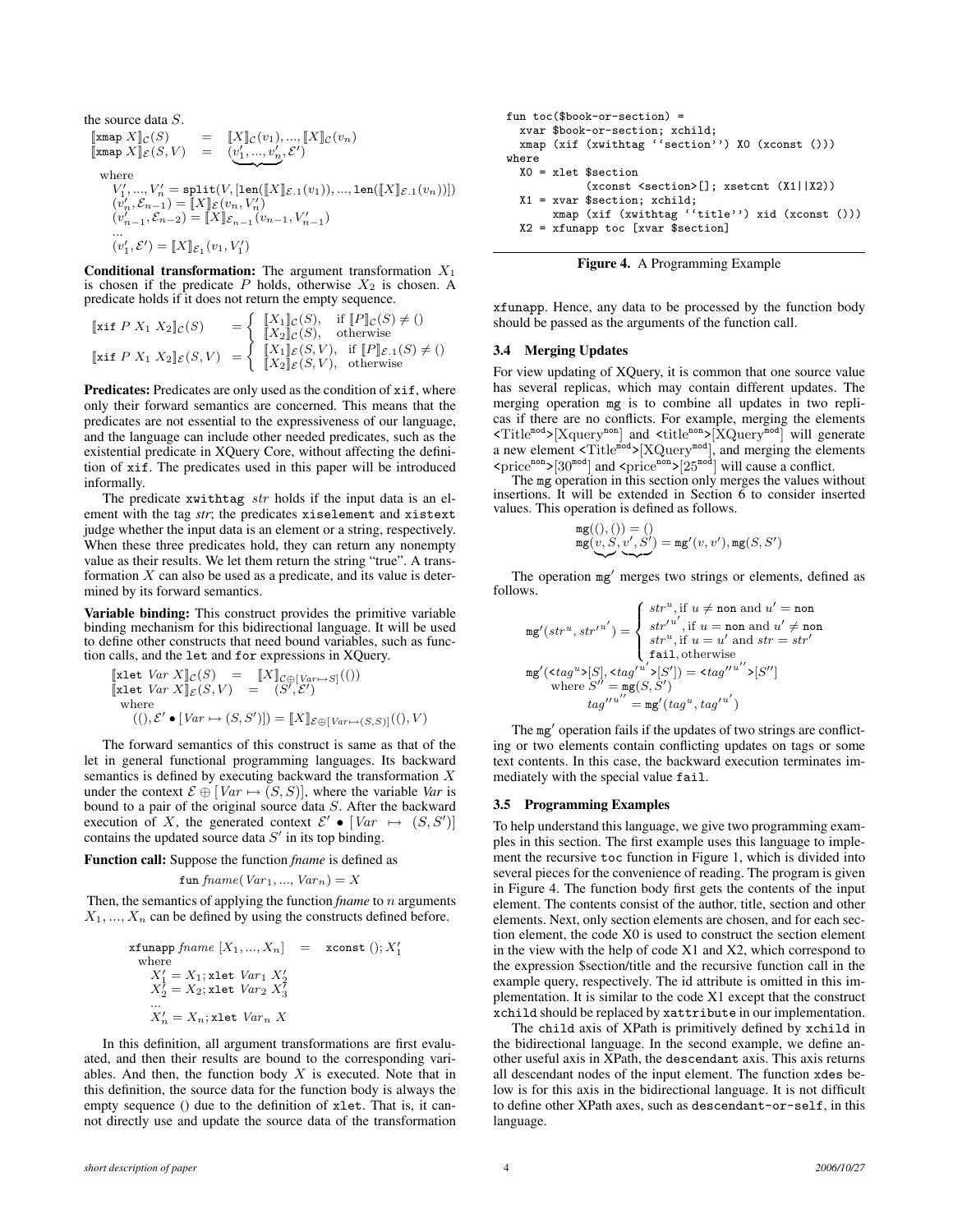```
fun xdes($elm) =
  xvar $elm; xchild;
  xlet $cnt (xvar $cnt || (xvar $cnt; X))
where
 X = xmap (xlet $cnt1 (xfunapp xdes [xvar $cnt1]))
```
#### 3.6 Property of Bidirectional Execution

For the language in this section, a successful backward execution will yield the updated source data which contains all modifications or deletions made on views. To state this property precisely, we assume that all strings and element tags in the source data are annotated with unique identifiers *id*; all strings and element tags in the arguments of xconst (or the results of non-invertible functions) have the special identifier c. A single value with the identifier *I* is written as  $str_I^u$  or  $\langle tag_I^u \rangle [S]$ , where S is also annotated with appropriate identifiers. The identifiers are kept unchanged during transformations and updating views.

Based on these assumptions, the views produced by forward executions also contain strings or elements annotated with identifiers. If a value has the identifier c, then it origins from the arguments of xconst; if it has the identifier *id*, then it comes from the source data.

Suppose  $S$  is the original source data or view,  $S'$  the updated source data or view. The operation  $S \triangleright S' \Rightarrow U$  returns all updates U in  $S'$  with respect to  $S$ . The updates in the set U has the form  $(I, str, str', \text{mod})$  (or  $(I, tag, tag', \text{mod})$ ) meaning that the string  $str$  (or the tag *tag*) with identifier  $I$  is modified to  $str$  (or  $tag'$ ), or the form  $(I, \text{del})$  meaning that the string or element with identifier I is deleted.

$$
str_I^{\text{non}} \rhd str_I^{\text{non}} \Rightarrow \phi
$$
\n
$$
str_I^{\text{non}} \rhd str_I^{\text{non}} \Rightarrow \{ (I, str, str', \text{mod}) \}
$$
\n
$$
str_I^{\text{non}} \rhd str_I^{\text{den}} \Rightarrow \{ (I, \text{del}) \}
$$
\n
$$
S \rhd S' \Rightarrow U
$$
\n
$$
\frac{S \rhd S' \Rightarrow U}{\langle tag_I^{\text{non}} \rhd [S] \rhd \langle tag_I^{\text{non}} \rhd [S'] \Rightarrow U}
$$
\n
$$
\frac{S \rhd S' \Rightarrow U}{\langle tag_I^{\text{non}} \rhd [S] \rhd \langle tag_I^{\text{non}} \rhd [S'] \Rightarrow \{ (I, tag, tag', \text{mod}) \} \cup U}
$$
\n
$$
S \rhd S' \Rightarrow U
$$
\n
$$
\frac{S \rhd S' \Rightarrow U}{\langle tag_I^{\text{non}} \rhd [S] \rhd \langle tag_I^{\text{del}} \rhd [S'] \Rightarrow \{ (I, \text{del}) \} \cup U}
$$
\n
$$
v_i \rhd v_i' \Rightarrow U_i \quad (1 \le i \le n)
$$
\n
$$
v_1, ..., v_n \rhd v_1', ..., v_n' \Rightarrow U_1 \cup ... \cup U_n
$$

Note that the above operation  $\triangleright$  requires that the modified strings or tags in  $S'$  should be annotated with the mod flag and that the deleted values should not be modified at the same time, otherwise this operation cannot return the set of updates since no rule above can be applied. If the set  $U$  of a view contains updates with the identifier c, then the backward execution with this view will fail since such values are not allowed to change. The property of bidirectional execution is stated below.

THEOREM 1 (Property of Bidirectional Execution). Suppose  $X$  is a bidirectional program, S is the source data and  $\phi$  is the empty context C or E. If  $\Vert \overline{X} \Vert_{\phi}(S) = V$ ,  $V \triangleright V' \Rightarrow U_v$  and  $\Vert X \Vert_{\phi}(S, \tilde{V}')$  $=(S', \mathcal{E}'),$  then  $\mathcal{E}' = \phi$  and  $U_s = U_v$ , where  $S \triangleright S' \Rightarrow U_s$ .  $\Box$ 

This theorem can be proved by induction over each language construct with the help of the following two lemmas: LEMMA 2 is used when proving the construct xvar, which depends on the mg operation in its backward semantics; LEMMA 3 is used when proving those constructs, such as xlet and xsetcnt, which update their contexts after backward executions.

| Var      | $\mathbf{m}$              | <i>NCName</i>                                                  |
|----------|---------------------------|----------------------------------------------------------------|
| Expr     | $\mathbf{H} = \mathbf{H}$ | String   ()   Expr, Expr   \$Var                               |
|          |                           | for $\sqrt[6]{a}$ in <i>Expr</i> return <i>Expr</i>            |
|          |                           | let $\sqrt[6]{ar} := Expr$ return $Expr$                       |
|          |                           | if $(Expr)$ then $Expr$ else $Expr$                            |
|          |                           | Expr op Expr   Axis NodeTest                                   |
|          |                           | element $NCName$ { $Expr$ }                                    |
|          |                           | $\mid NCName\ (Expr_1, , Expr_n)$                              |
| op       | $\mathrel{\mathop:}=$     | $+ <   =   >$                                                  |
| Axis     | $\mathbf{m}$              | $child:: $ descendant ::   self ::                             |
| NodeTest |                           | $\therefore$ $NCName \mid *   \text{text}(x)   \text{node}(x)$ |
| FunDec   | $\mathbf{r} =$            | function $NCName(Arglist){Expr}$                               |
| Arqlist  | $\mathbf{r} =$            | $\sqrt{8Var_1, , \sqrt{8Var_n}}$                               |

Figure 5. Syntax of the XQuery Core

LEMMA 2 Suppose  $S$  is the source data, and  $S_1$  and  $S_2$  are two updated replicas of S. If  $S \rhd S_1 \Rightarrow U_1, S \rhd S_2 \Rightarrow U_2, S' =$  $\bar{\texttt{mg}}(S_1, S_2)$  and  $S' \neq \texttt{fail}$ , then  $U_1 \cup U_2 = U_{s'}$ , where  $S \triangleright S' \Rightarrow$  $U_{s'}$ .

LEMMA 3 Suppose  $X$  is a bidirectional program,  $S$  is the source data and  $\mathcal E$  is a evaluation context where each variable is mapped to a pair of same values. If  $[X]_{\mathcal{E},1}(S) = V$ ,  $V \triangleright V' \Rightarrow U_v$ and  $\llbracket X \rrbracket_{\mathcal{E}}(S, V') = (S', \mathcal{E}'),$  then  $Dom(\mathcal{E}) = Dom(\mathcal{E}')$  and  $U_{\mathcal{E}} \cup U_s = U_v$ , where  $S \triangleright S' \Rightarrow U_s$ , and  $U_{\mathcal{E}}$  is the union of all U in the set  $\{U|\mathcal{E}'(Var).1 \triangleright \mathcal{E}'(Var).2 \Rightarrow U, Var \in Dom(\mathcal{E}')\}$ .

# 4. Interpreting XQuery

The expressions of XQuery can be normalized to the equivalent expressions in XQuery Core, for instance, by Galax XQuery engine [2]. The syntax of the XQuery core is more compact. Hence, like the work [15], we implement bidirectional XQuery based on XQuery Core syntax.

#### 4.1 Syntax of XQuery Core

The syntax of the XQuery Core presented in this paper is given in Figure 5. In this syntax, the XPath axes, child, descendant and self, implicitly use the reserved variable \$dot to refer to their context nodes. This syntax does not include the reverse axes of XPath, such as the parent axis. This axis returns the parent of the current context node. Actually, the technique used in the previous section is difficult to implement reverse axes since from the source element we have no information about its parent node or its ancestor node. But this is not a limitation to our approach. The technique in [16] can be used to rewrite path expressions with reverse axes into equivalent reverse-axis-free ones.

XQuery also includes a lot of predefined functions, such as fn:data and fn:subsequence. In order to process all XQuery expressions, we must define the bidirectional versions of these functions in the underlying bidirectional language. The functions fn:data and fn:subsequence have been supported in our implementation. Although we have not implemented all predefined functions in XQuery, we believe that it is possible to achieve this goal. The basic idea is that if a function is invertible, then we define its forward and backward semantics, otherwise its backward semantics does not change the original source data, just like the xconst transformation.

#### 4.2 The Translation

Figure 6 gives the rules for translating XQuery Core expressions into the code of the bidirectional language. With such interpretation, XQuery Core expressions can also execute in two directions: generating the view in the forward direction and putting view updates back in the backward direction. The translation is not diffi-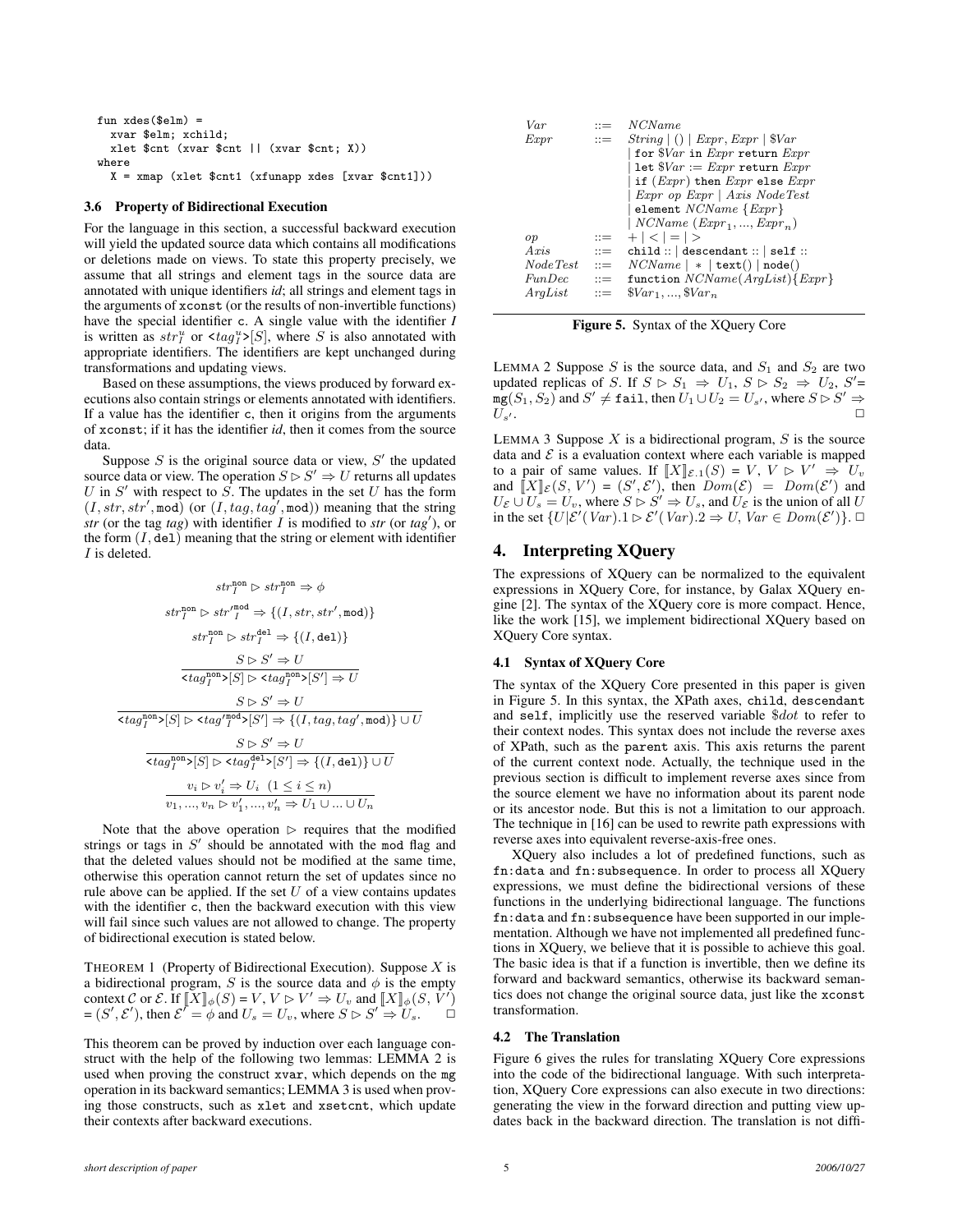| $\Vert String \Vert_{\mathcal{T}}$                                                      |     | $=$ xconst String <sup>non</sup>                                                                                                 |
|-----------------------------------------------------------------------------------------|-----|----------------------------------------------------------------------------------------------------------------------------------|
| $\ () \ _{\mathcal{I}}$                                                                 | $=$ | $x$ const $()$                                                                                                                   |
| $\Vert Expr_1, Expr_2 \Vert_{\mathcal{I}}$                                              | $=$ | $\ Expr_1\ _{\mathcal{I}}\  \leq Expr_2\ _{\mathcal{I}}$                                                                         |
| $\left[\frac{\delta Var}{\tau}\right]$                                                  | $=$ | $xvar$ $\sqrt{3}Var$                                                                                                             |
| for $Nar$ in $Expr_1$ return $Expr_2 _T$                                                | $=$ | $  Expr_1  _{\mathcal{T}}$ ; xmap (xlet $SVar   Expr_2  _{\mathcal{T}}$ )                                                        |
| $\lbrack\!\lbrack \texttt{let } $Var = Expr_1$ in Expr_2\rbrack\!\rbrack_{\mathcal{T}}$ | $=$ | $\ Expr_1\ _{\mathcal{T}}$ ; xlet $War$ $\llbracket Expr_2\rrbracket_{\mathcal{T}}$                                              |
| if $(Expr)$ then $Expr_1$ else $Expr_2  _T$                                             | $=$ | xif $\llbracket \text{Expr} \rrbracket$ $\llbracket \text{Expr}_1 \rrbracket$ $\llbracket \text{Expr}_2 \rrbracket$ $\llbracket$ |
| $\Vert Expr_1 op Expr_2 \Vert_T$                                                        | $=$ | $\chi$ op $\llbracket \text{Expr}_1 \rrbracket$ $\llbracket \text{Expr}_2 \rrbracket$ $\llbracket \text{Expr}_2 \rrbracket$      |
| $\llbracket Axis\ NodeTest \rrbracket_{\mathcal{T}}$                                    | $=$ | $\llbracket Axis \rrbracket$ $\mathcal{T}$ ; $\llbracket NodeTest \rrbracket$ $\mathcal{T}$                                      |
| $\ $ child :: $\ $ $\tau$                                                               | $=$ | xvar $\$dot;$ xchild                                                                                                             |
| descendant :: $\Vert \tau$                                                              | $=$ | xfunapp xdes  xvar $\$dot $                                                                                                      |
| $\ $ self :: $\ _{\mathcal{T}}$                                                         | $=$ | xvar \$ <i>dot</i>                                                                                                               |
| $[NCName]_{\mathcal{T}}$                                                                | $=$ | xmap (xif (xwithtag $NCName$ ) xid (xconst ()))                                                                                  |
| $\ \ast\ _{\mathcal{I}}$                                                                | $=$ | xmap(xif xiselement xid(xconst)))                                                                                                |
| $\ \texttt{text}(\pi)\ _{\mathcal{I}}$                                                  | $=$ | xmap(xif xistext xid(xconst)))                                                                                                   |
| $\Vert$ node $(\cdot)\Vert_{\mathcal{T}}$                                               | $=$ | xid                                                                                                                              |
| $\lbrack \text{element } NCName \ \{Expr\} \rbrack \!\rbrack_{\mathcal{I}}$             | $=$ | xconst < $NCName^{\text{non}}$ ) ; xsetcnt $[Expr]_{\mathcal{I}}$                                                                |
| $\ NCName\ (Expr_1, , Expr_n)\ _{\mathcal{T}}$                                          | =   | xfunapp $NCName$ $[[Expr_1]\tau, , [Expr_n]\tau]$                                                                                |
|                                                                                         |     |                                                                                                                                  |

Figure 6. Translation of XQuery Core Expression

 $\tau$  ::= a | () | string | <tag> $\tau$ |  $|\tau * | \tau, \tau | \tau | \mu a.\tau$ 

# Figure 7. Syntax of Types

cult due to the expressiveness of the target language. Some of these rules are illustrated below.

In the rule of for expression, the subexpression  $\mathit{Expr}_1$  is first translated, and then composed with an xmap, which takes an xlet with the arguments the variable  $\sqrt[8]{ar}$  and the translation result of the subexpression  $Expr_2$ . That is, the variable  $\frac{8}{2}$  is bound to each value in the sequence returned by  $[\![\text{Expr}_1]\!]_{\mathcal{I}}$ , and then used in  $[\![\mathit{Expr}_2]\!]$   $\mathcal{I}$ .

The operator *xop* represents the sum (+) and the comparison operators  $(<, =$  and  $>)$  in the bidirectional language. They are all defined in a style similar to xconst.

In the XQuery Core, the expression Axis NodeTest means the axis *Axis* first produces a list of nodes from its context node, and then from this list the node test *NodeTest* selects the nodes satisfying some condition. In the translation of this expression, we need to explicitly get the context node of an axis by referring to the value of the reserved variable \$dot, and then the translation results of *Axis* and *NodeTest* are composed.

An XQuery function declaration of the form:

function  $NCName(\$Var_1, ..., \$Var_n){\}Expr{\}$ 

is translated into the following function declaration in the bidirectional language:

fun  $NCName(\$Var_1, ..., \$Var_n) = [Expr]]_{\mathcal{I}}$ 

The translation defined in Figure 6 satisfies the following property, which says that the translation preserves the semantics of XQuery Core.

THEOREM 4 (Correctness of Translation). Let  $C$  be a context that maps variables to XML values. If an XQeury Core expression *Expr* is evaluated to a value under C, then the expression  $\llbracket [Expr]_{\mathcal{I}}(f())$ is also evaluated to the same value.

This theorem can be proved by induction over each translation rule.

# 5. The Type System

This type system serves two purposes. The first is, as usual, to guarantee the bidirectional programs are type-correct. For example, the xchild cannot be applied to a text node. The second is to annotate

 $\overline{\Gamma:\tau \vdash \texttt{xid} : \tau \Rightarrow \texttt{xid}}$  $\Gamma; \tau \vdash \texttt{xconst} \; S : \texttt{mkTy}(S) \Rightarrow \texttt{xconst} \; S$ 

$$
\tau' = \Gamma(Var)
$$
\n
$$
\Gamma; \tau \vdash xvar \ Var : \tau' \Rightarrow xvar^{\tau'} \ Var
$$
\n
$$
\tau = \frac{\tau \tau}{\Gamma; \tau \vdash x} \frac{\tau}{\Gamma; \tau \vdash x} \frac{\tau}{\Gamma; \tau \vdash x} \frac{\tau}{\Gamma; \tau \vdash x} \frac{\tau}{\Gamma; \tau \vdash x} \frac{\tau}{\Gamma; \tau \vdash x} \frac{\tau}{\Gamma; \tau \vdash x} \frac{\tau}{\Gamma; \tau \vdash x} \frac{\tau}{\Gamma; \tau \vdash x} \frac{\tau}{\Gamma; \tau \vdash x} \frac{\tau}{\Gamma; \tau \vdash x} \frac{\tau}{\Gamma; \tau \vdash x} \frac{\tau}{\Gamma; \tau \vdash x} \frac{\tau}{\Gamma; \tau \vdash x} \frac{\tau}{\Gamma; \tau \vdash x} \frac{\tau}{\Gamma; \tau \vdash x} \frac{\tau}{\Gamma; \tau \vdash x} \frac{\tau}{\Gamma; \tau \vdash x} \frac{\tau}{\Gamma; \tau \vdash x} \frac{\tau}{\Gamma; \tau \vdash x} \frac{\tau}{\Gamma; \tau \vdash x} \frac{\tau}{\Gamma; \tau \vdash x} \frac{\tau}{\Gamma; \tau \vdash x} \frac{\tau}{\Gamma; \tau \vdash x} \frac{\tau}{\Gamma; \tau \vdash x} \frac{\tau}{\Gamma; \tau \vdash x} \frac{\tau}{\Gamma; \tau \vdash x} \frac{\tau}{\Gamma; \tau \vdash x} \frac{\tau}{\Gamma; \tau \vdash x} \frac{\tau}{\Gamma; \tau \vdash x} \frac{\tau}{\Gamma; \tau \vdash x} \frac{\tau}{\Gamma; \tau \vdash x} \frac{\tau}{\Gamma; \tau \vdash x} \frac{\tau}{\Gamma; \tau \vdash x} \frac{\tau}{\Gamma; \tau \vdash x} \frac{\tau}{\Gamma; \tau \vdash x} \frac{\tau}{\Gamma; \tau \vdash x} \frac{\tau}{\Gamma; \tau \vdash x} \frac{\tau}{\Gamma; \tau \vdash x} \frac{\tau}{\Gamma; \tau \vdash x} \frac{\tau}{\Gamma; \tau \vdash x} \frac{\tau}{\Gamma; \tau \vdash x} \frac{\tau}{\Gamma; \tau \vdash x} \frac{\tau}{\Gamma; \tau \vdash x} \frac{\tau}{\Gamma; \tau \vdash x} \frac{\tau}{\Gamma; \tau \vdash x} \frac{\tau}{\Gamma; \tau \vdash
$$

$$
\Rightarrow \operatorname{xfunapp}^{[\tau_1, \ldots, \tau_n]} \operatorname{frame} [X'_1, \ldots, X'_n]
$$
\n
$$
\operatorname{fun} \operatorname{frame} (Var_1, \ldots, Var_n) = X \in G
$$
\n
$$
\Gamma; () \vdash X_i : \tau_i \Rightarrow X'_i \quad 1 \leq i \leq n \quad \Gamma(\operatorname{frame}(\tau_1, \ldots, \tau_n)) = a
$$
\n
$$
\Gamma; \tau \vdash \operatorname{xfunapp} \operatorname{frame} [X_1, \ldots, X_n] : a
$$
\n
$$
\Rightarrow \operatorname{xfunapp}^{[\tau_1, \ldots, \tau_n]} \operatorname{frame} [X'_1, \ldots, X'_n]
$$

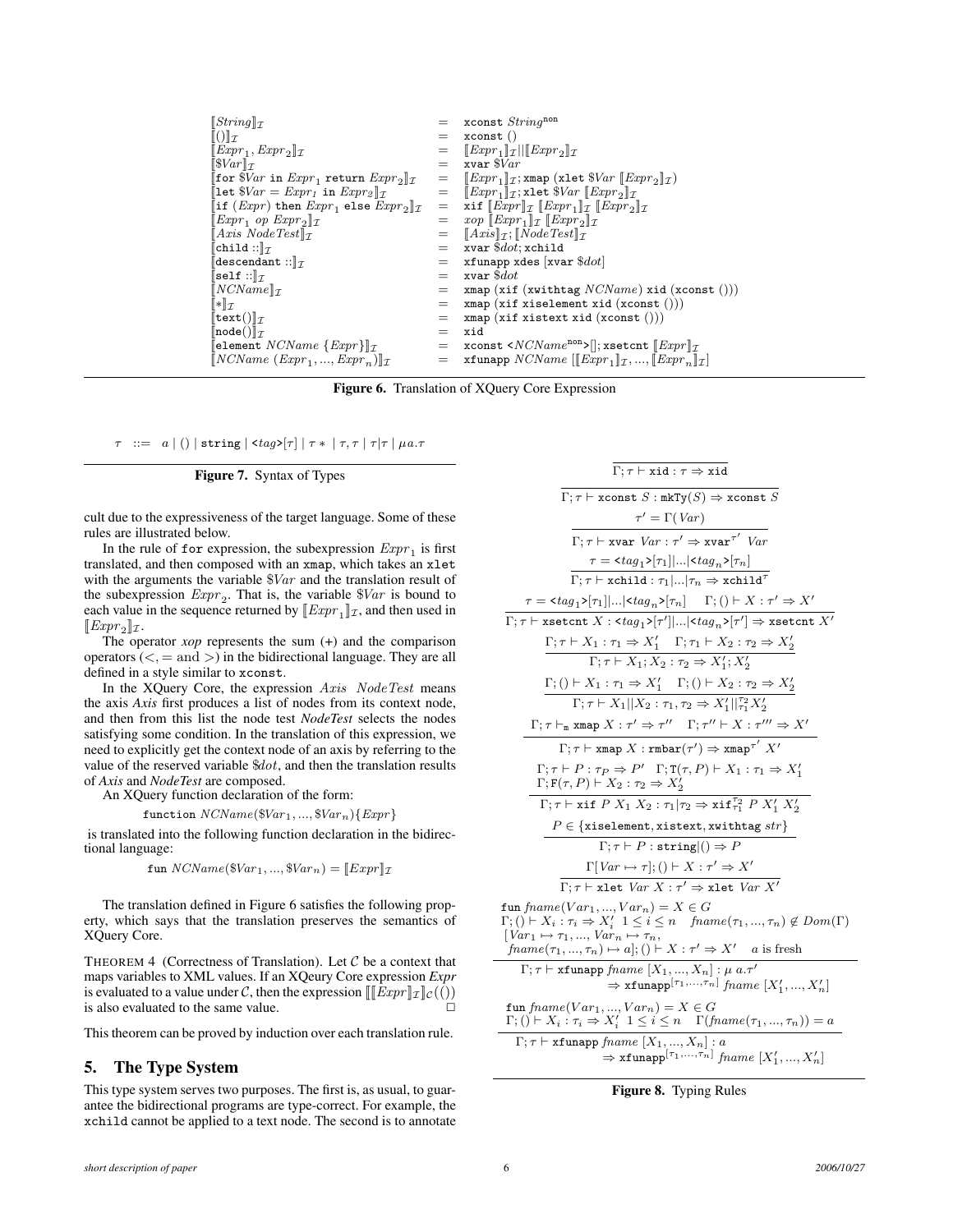$$
\begin{array}{c} \overline{\Gamma; () \vdash_{\mathtt{m}} \text{xmap } X : () \Rightarrow ()} \\ \underline{\tau \in \{\texttt{string}, \texttt{<} \texttt{tag} \texttt{>}[\tau']\} \Gamma; \tau \vdash X : \tau'' \Rightarrow X'} \\ \Gamma; \tau \vdash_{\mathtt{m}} \texttt{xmap } X : \tau'' \Rightarrow \tau \\ \Gamma; \tau \vdash_{\mathtt{m}} \texttt{xmap } X : \tau_1 \Rightarrow \tau_1' \\ \overline{\Gamma; \tau \vdash_{\mathtt{m}} \texttt{xmap } X : \tau_1 \bar{*} \Rightarrow \tau_1'} \\ \Gamma; \tau_1 \vdash_{\mathtt{m}} \texttt{xmap } X : \tau_1' \Rightarrow \tau_1'' \quad \Gamma; \tau_2 \vdash_{\mathtt{m}} \texttt{xmap } X : \tau_2' \Rightarrow \tau_2'' \\ \Gamma; \tau_1, \tau_2 \vdash_{\mathtt{m}} \texttt{xmap } X : \tau_1', \tau_2' \Rightarrow \tau_1'' | \tau_2'' \\ \Gamma; \tau_1 \vdash_{\mathtt{m}} \texttt{xmap } X : \tau_1' \Rightarrow \tau_1'' \quad \Gamma; \tau_2 \vdash_{\mathtt{m}} \texttt{xmap } X : \tau_2' \Rightarrow \tau_2'' \\ \Gamma; \tau_1 | \tau_2 \vdash_{\mathtt{m}} \texttt{xmap } X : \tau_1' | \tau_2' \Rightarrow \tau_1'' | \tau_2'' \end{array}
$$

Figure 9. Typing Rules for xmap

some program constructs with types, and the type information will be used to process insertions in next section.

The syntax of types is given in Figure 7, which is just the regular expression types in [12]. As the definition there, the notation  $S \in \tau$ means the value S has the type  $\tau$ . The recursive type  $\mu a.\tau$  is regarded as equivalent to its unfolded form  $\tau[\mu a.\tau/a]$ , where all occurrences of the free type variable  $a$  in  $\tau$  are replaced with  $\mu a.\tau$ . For brevity, recursive types and type variables will not be considered in later development.

The typing rules for the bidirectional transformation language is defined in Figure 8. The judgment has the form  $\Gamma; \tau \vdash X$ :  $\tau' \Rightarrow X'$ , meaning that under the typing context Γ, if the source data has the type  $\tau$ , the transformation X will generate a view with the type  $\tau'$ . The transformation  $X'$  is the result of annotating X with types. The typing context  $\Gamma$  maps variables to their types or function names together with the types of their arguments to their view types.

The transformation xconst always returns a constant view, so its type is just this constant with each text content replaced by a string type. This is done by the operator mkTy. The transformation xvar is annotated with the type of the variable it concerns, xchild is annotated with the type of its source data, and the parallel composition is annotated with the view types of its two argument transformations.

The transformation xmap applies its argument transformation  $X$ to each single value in the source data. Therefore, in its typing rule, we need to identify each string and element type in the source data type of xmap, and then use it as the source data type to check  $X$ . The view type of xmap is just its source data type with each string or element type replaced by the view type resulting from it. This typing procedure is defined by rules in Figure 9. These rules also collect all string and element types in the source data type of xmap and represent them by a choice type. This choice type will then be used to check  $X$  again, so that  $X$  will be annotated with all possible string or element types. The view type of xmap generated by the rules in Figure 9 contains a special star  $\bar{*}$ , which tells that the type component modified by it corresponds to a string type or element type, which is also modified by  $*$  in the source data type. The view type with  $\bar{*}$  is only used to annotate xmap, and otherwise  $\overline∗$  is changed into  $*$  by the operator rmbar. The example below illustrates that the refined ∗ can help update the source data in a more reasonable way for the inserted values. The use of refined ∗ is given in Figure 13.

For example, suppose we have the code xmap xchild. If the source data type is <br/> <br/> <br/>semple>[string]∗], then the view type annotated on xmap is <apple>[string]∗; if the source data type is <box>[<apple>[string]]∗, then the view type annotated on xmap is <apple>[string]¯∗. This refined ∗ can tell us whether

|  |  |  | let $P =$ xwithtag str |  |
|--|--|--|------------------------|--|
|--|--|--|------------------------|--|

| $T(\tau, P)$                                   |                                                                                                                                                                                                                                                                                                                                                                  |
|------------------------------------------------|------------------------------------------------------------------------------------------------------------------------------------------------------------------------------------------------------------------------------------------------------------------------------------------------------------------------------------------------------------------|
| $\texttt{T}(\texttt{<}tag\texttt{>}[\tau], P)$ |                                                                                                                                                                                                                                                                                                                                                                  |
| $\texttt T(\tau_1,\tau_2,P)$                   | (), where $\tau \in \{(), \text{string}, \tau *\}$<br>$\begin{cases}\n \langle tag \rangle[\tau], & \text{if } str = tag \\  \langle, & \text{otherwise}\n \end{cases}$<br>$= \begin{cases}\n \text{T}(\tau_1, P), & \text{if } \tau_2 = (\tau_2, P), \\  \text{T}(\tau_2, P), & \text{if } \tau_1 = (\tau_2, P), \\  \langle, & \text{otherwise}\n \end{cases}$ |
| $T(\tau_1 \tau_2, P)$                          | $= \mathbf{T}(\tau_1, P)   \mathbf{T}(\tau_2, P)$                                                                                                                                                                                                                                                                                                                |

Figure 10. The operator T for xwithtag

the apple elements in a view come from the same box element or from a sequence of different box elements. If we insert a new apple element on the view, which already contains a list of apple elements from the source data, then in the first case, the new apple element should be used together with other existing apple elements by xchild to update the source data, resulting in the new box element containing both the existing apple elements and the new inserted one; while in the second case, the inserted apple element should be processed independently by xchild as other existing elements, and the result is the updated source contains a new box element for this new apple element. Anyway, in both cases, the updated source data still has the valid type due to using the information provided by the refined ∗. If both the box and apple type in the source data type are modified by ∗, then xmap will be annotated by  $\langle \text{apple} \rangle [\text{string}] \times \overline{*}$ . For this case, both updating ways, putting the new element back into an existing or a new box element, generate the valid source data. In this work, we choose the first updating way since it leads to less changes on the source data.

The typing rule of xif checks its two branches under the source data type computed by  $T(\tau, P)$  and  $F(\tau, P)$ , respectively. This is to generate more accurate view types for each branch. The following example shows that such accuracy is useful. In this example, suppose we have the code xif (xwithtag "book") xchild (xconst ()) and the source data type <book>[string]|string. If the source data type of xif is directly used to check its branches, the true branch will cause a type error since xchild can only be applied to elements. Actually, if the true branch is chosen at runtime, we know the xwithtag predicate must hold, so the source data of this branch must be an element. The operator  $T(\tau, x$ withtag str) selects in  $\tau$  the element types with the tag *str*, which is defined in Figure 10, and the remainder types in  $\tau$  is returned by the operator  $F(\tau, x$ withtag str). These two operators on xiselement and xistext are defined similarly. For any transformation  $X$ , both  $T(\tau, X)$  and  $F(\tau, X)$  returns  $\tau$ . After type checking, xif is annotated with the view types of its two branches.

There are two typing rules for function calls. If a function together with the types of its arguments is not in the domain of Γ, then the first rule is used, otherwise the second is taken. In the first rule, the function body  $X$  is checked under the typing context, where the variable  $Var_i$  is mapped to the type  $\tau_i(1 \leq i \leq n)$ , and the function name *funname* together with these argument types is mapped to a fresh type variable a. The view type  $\tau'$  of the function body  $X$  probably contains the free type variable  $a$  because of recursive function calls. Therefore the view type of xfunapp in the first typing rule is a recursive type  $\mu$  a.  $\tau'$ . In the second rule, the function body will not be checked since its resulting type is already available. Note that the type-annotated function body in the first rule is not used in the typing result. This does not mean that we do not need type annotations in the function body, but because we want to avoid the trouble of managing different versions of the same function with different type annotations. Our approach is to annotate function calls with the types of their arguments, and then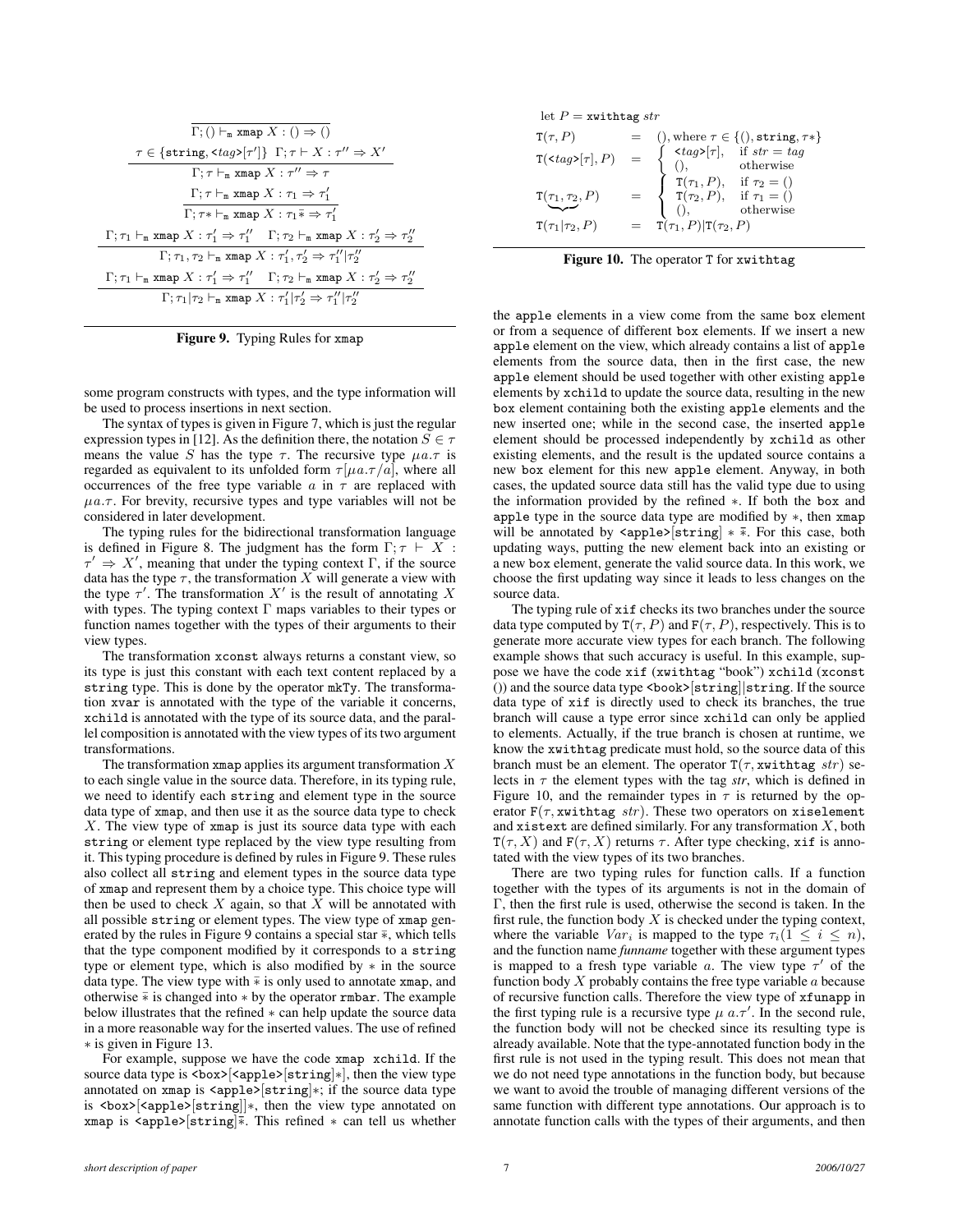use these types to type check and annotate function bodies when meeting with function calls at runtime.

The soundness property of this type system is stated as follows. This property concerns both the forward and backward behaviors of well-typed programs. For the backward behavior, the type system cannot guarantee a well-type program will not fail since it cannot check conflicting and improperly updates statically.

THEOREM 5 (Soundness). Given a transformation  $X$  and a source value S, if  $\phi$ ;  $\tau \vdash X : \tau' \Rightarrow X'$  and  $S \in \tau$ , then  $\llbracket X' \rrbracket_{\phi}(S) =$ V and  $V \in \tau'$ ; and moreover, if  $V' \in \tau'$  and  $\llbracket X' \rrbracket_{\phi}(\tilde{S}, V') =$  $(S', \mathcal{E}')$ , then  $\mathcal{E}' = \phi$  and  $S' \in \tau$ .

This theorem can be proved by induction over each language construct in Figure 3.

## 6. Insertions

This section discusses several view updating problems caused by insertions, and shows our type-based approaches. In these approaches, values are always needed to be related to the types against which they have been validated, so that we can merge or split these values according to their type information. For this purpose, we annotate each string and element type with the unique index I, written as  $\texttt{string}_I$  and  $\texttt{<}$   $\texttt{tag}_I$  >[ $\tau$ ]. After an XML value is successfully validated against a type, all strings and elements within this value are annotated with the corresponding indexes in this type. For a validated value  $S$  or a type  $\tau,$  the operator  $\mathtt{Id}(S)$  or  $\mathtt{Id}(\tau)$  returns a set of indexes at the top-level of S or  $\tau$ . Hence if  $Id(S) \subseteq Id(\tau)$ , we know the value S has the value  $\tau$ .

The source data used in this section is shown below. It contains a list of books, each of which may contain a title and any number of authors and the non flags on values are omitted.

<book>[<title>[a], <author>[b]], <book>[<title>[c], <author>[d], <author>[e]]

#### 6.1 Merging Inserted Values

We use the following code to illustrate the problem when merging two inserted values. The variable \$books in this expression is supposed to be bound to the above source data.

```
xvar $books;
xmap (xlet $b (const <item>[] ; xsetcnt (X1||X2)))
 where
    X1 = xvar$b; xchild;xmap (xif (xwithtag "title") xid xconst ())
    X2 = xvar $b; xchild;
         xmap (xif (xwithtag "author") xid xconst ())
```
The view of the above code consists of two items. Consider the following updated view.

```
<item>[<title>[a], <author>[b]],
\verb|<item>[title][c], \verb|<author>[d]], \verb|<author>[e],\langleitem^{\rm ins}>[\langletitle^{\rm ins}>[f^{\rm ins}],\langleauthor^{\rm ins}>[g^{\rm ins}]]
```
Then, during the backward execution of the above code, the expression X1 and X2 will deal with the title and author elements in the view, respectively. For the third item, since it is not generated from a book in the original source, the variable \$b is not bound to any value at the beginning of the backward execution of xlet above. The backward execution for processing the third item is sketched as follows. First, X1 is used to deal with the inserted title element. After its backward execution the value of \$b can be simply set to a new book element containing only the inserted title since \$b has no valid value yet. Next, X2 is used to deal with the inserted author element. When executing the backward execution of xvar in X2, its view is a new book element containing

$$
\begin{array}{l} \mathbf{m} \mathbf{g}_{\mathrm{ins}}(S_1,(),\tau)=S_1\\ \mathbf{m} \mathbf{g}_{\mathrm{ins}}((),S_2,\tau)=S_2\\ \mathbf{m} \mathbf{g}_{\mathrm{ins}}(S_1,S_2,\tau*)=S_1,S_2\\ \mathbf{m} \mathbf{g}_{\mathrm{ins}}(s tr_1^{\mathrm{ins}},s tr'\, \mathbf{h}^{\mathrm{ns}},\, \mathrm{string}_I)=\left\{ \begin{array}{ll} st r_1^{\mathrm{ins}}, & \text{if } str = str'\\ \mathrm{fail}, & \text{otherwise}\\ \mathrm{mg}_{\mathrm{ins}}(\mathrm{stag}_I^{\mathrm{ins}})[S_1], \mathrm{stag}_I^{\mathrm{ins}}[S_2], \mathrm{stag}_I^{\mathrm{yr}}[T])=\mathrm{stag}_I^{\mathrm{ins}}[S']\\ \mathrm{where } S'=\mathbf{m} \mathbf{g}_{\mathrm{ins}}(S_1,S_2,\tau)\\ \mathbf{m} \mathbf{g}_{\mathrm{ins}}(S_1,S_1',S_2,S_2',\tau_1,\tau_2)=\mathbf{m} \mathbf{g}_{\mathrm{ins}}(S_1,S_2,\tau_1), \mathbf{m} \mathbf{g}_{\mathrm{ins}}(S_1',S_2',\tau_2)\\ \mathrm{where } \mathrm{Id}(S_1)\subseteq \mathrm{Id}(\tau_1), \mathrm{Id}(S_2)\subseteq \mathrm{Id}(\tau_1),\\ \mathrm{Id}(S_1')\subseteq \mathrm{Id}(\tau_2) \text{ and } \mathrm{Id}(S_2')\subseteq \mathrm{Id}(\tau_2).\\ \mathbf{m} \mathbf{g}_{\mathrm{ins}}(S_1,S_2,\tau_1)\tau_2)=\left\{ \begin{array}{ll} \mathbf{m} \mathbf{g}_{\mathrm{ins}}(S_1,S_2,\tau_1), & \text{if } \mathrm{Id}(S_1)\subseteq \tau_1 \text{ and } \mathrm{Id}(S_2)\subseteq \tau_1\\ \mathbf{m} \mathbf{g}_{\mathrm{ins}}(S_1,S_2,\tau_2), & \text{if } \mathrm{Id}(S_1)\subseteq \tau_2 \text{ and } \mathrm{Id}(S_2)\subseteq \tau_2\\ \mathrm{fail}, & \text{otherwise}\end{array}\right.\\ \end{array}
$$

**Figure 11.** The Operator  $mg_{ins}$ 

only the inserted author element. Obviously, the merging operation used by xvar should merge this view with the existing value of \$b, that is, to build a new book element containing both the inserted title and author elements. In this example, it seems that we can merge these two book elements just by putting their contents together in the order they appear on the view. However, this is probably not true for other cases. For example, the order of contents on a view perhaps is different from that in the source, and contents are perhaps needed to be merged further into a new content.

In our work, the merging operation for inserted values is guided by types, which characterize the structures of the expected merging results. These types can be obtained from the annotations of xvar. This merging operation is defined in Figure 11, which has a type argument except the two values to be merged. Before using the operator  $mg_{ins}$ , the values to be merged should be validated against the type argument, such that all strings and elements in each value can be related to the corresponding type components.

LEMMA 6 Suppose  $S_1 \in \tau$  and  $S_2 \in \tau$ . If  $S_3 = \text{mg}_{ins}(S_1, S_2, \tau)$ and  $S_3 \neq \texttt{fail}$ , then  $S_3 \in \tau$ .

As an example, if the expected result of merging  $S_1$  and  $S_2$  is described by  $\tau$ \*, then the merging result will be  $S_1, S_2$ , which has the expected type  $\tau$ \* since  $S_1$  and  $S_2$  have been validated against τ∗.

#### 6.2 Child Axis and Conditional Transformation

The transformations xchild and xif also have problems when dealing with inserted values. Recall the definitions of their backward semantics, xchild needs the tag of the original element to determine the tag of the updated element, and xif needs the source data to determine which branch transformation should be chosen.

These problems are also solved by using the annotated types. The type on xchild can provide information about what tag the new source element should have, and the types on xif can help choose the branch transformation according to which view type the inserted value has. Note that the element returned by xchild in this way is also annotated with the ins flag, and if the view types annotated on xif are overlapped, the first view type has priority in our implementation. The accuracy policy taken by the typing rule of xif can greatly reduce the possibility of overlap in practice.

#### 6.3 Splitting Inserted Values

The operator split is used by both xmap and the parallel composition to divide their views into subsequences, and then each subsequence is used as a view to perform the backward transformation. When a view does not include inserted values, it can be divided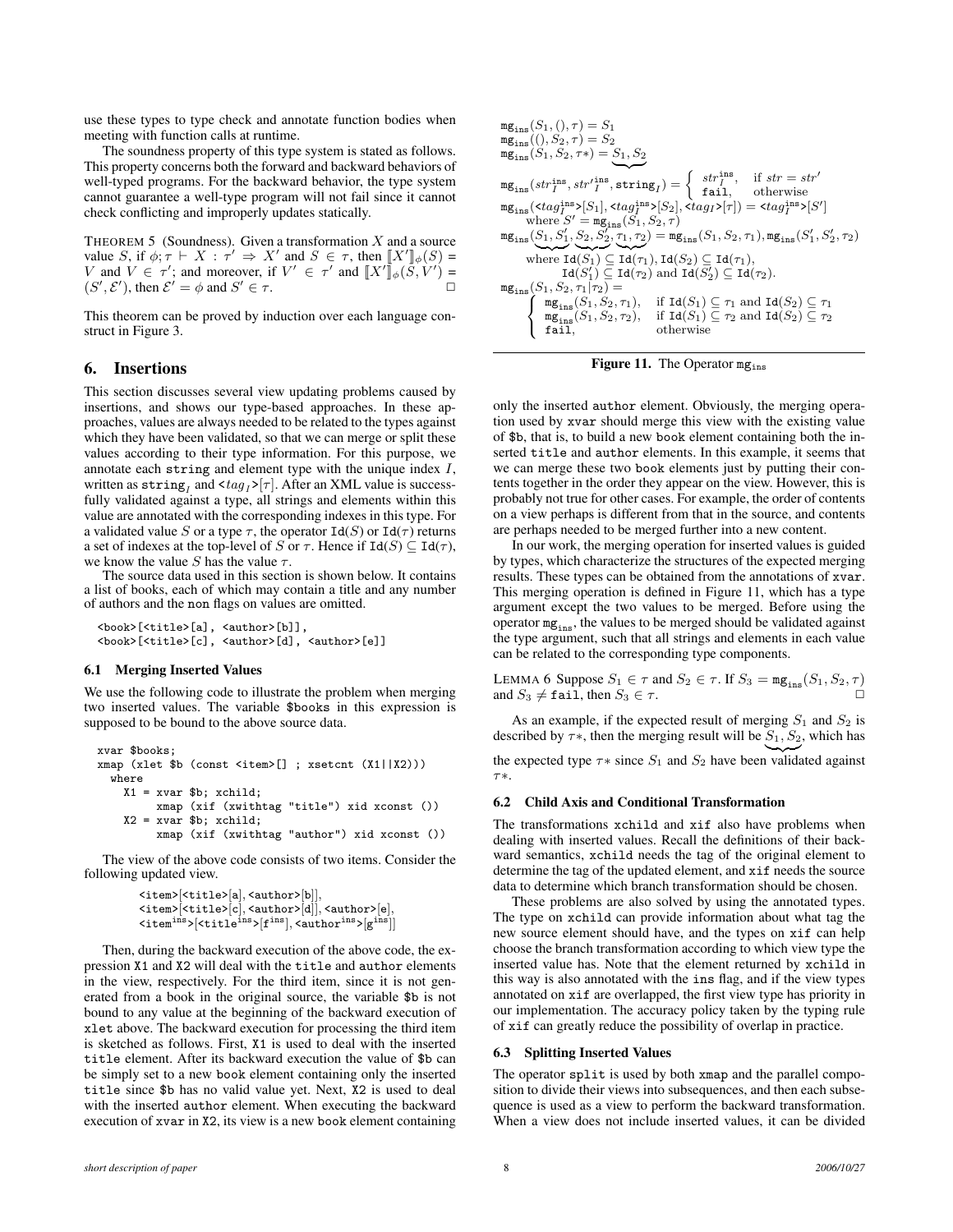$$
\begin{array}{ll} \text{split}([),[] , \tau) & = () & \text{split}([s,\tau], \tau) = (0, \tau) \\ \text{split}([s,\tau],[] , \text{string}_I) & = st\tau_I^u, \text{ if } u \neq \text{ins} \\ \text{split}([s,\tau],[] , \text{string}_I) & = st\tau_I^{\text{ins}} \\ \text{split}([s,\tau],[] , \text{string}_I) & = st\tau_I^{\text{ins}} \\ \text{split}([s,\tau],[] , (1, \tau) = (1, \tau) \text{ if } u \neq \text{ins} \\ \text{split}([s,\tau],\tau) = (1, \tau) \text{ if } u \neq \text{ins} \\ \text{split}([s,\tau],\tau) = (1, \tau) \text{ if } u \neq \text{ins} \\ \text{split}([s,\tau],\tau) = (1, \tau) \text{ if } u \neq \text{ins} \\ \text{split}([s,\tau],\tau) = (1, \tau) \text{ if } u \neq \text{ins} \\ \text{split}([s,\tau],\tau) = (1, \tau) \text{ if } u \neq \text{ins} \\ \text{split}([s,\tau],\tau) = (1, \tau) \text{ if } u \neq \text{ins} \\ \text{split}([s,\tau],\tau) = (1, \tau) \text{ if } u \neq \text{ins} \\ \text{split}([s,\tau],\tau) = (1, \tau) \text{ if } u \neq \text{ins} \\ \text{split}([s,\tau],\tau) = (1, \tau) \text{ if } u \neq \text{ins} \\ \text{split}([s,\tau],\tau) = (1, \tau) \text{ if } u \neq \text{ins} \\ \text{split}([s,\tau],\tau) = (1, \tau) \text{ if } u \neq \text{ins} \\ \text{split}([s,\tau],\tau) = (1, \tau) \text{ if } u \neq \text{ins} \\ \text{split}([s,\tau],\tau) = (1, \tau) \text{ if } u \neq \text{ins} \\ \text{split}([s,\tau],\tau) = (1, \tau) \text{ if } u \neq \text{ins} \\ \text{split}([s,\tau],\tau) = (1, \tau) \text{ if } u \neq \text{ins} \\ \text{split}([s,\tau],\tau) = (1, \tau) \text{ if } u \neq \text{ins} \\ \text{split}([s,\tau
$$

Figure 13. The Operator split for xmap

 $split(V,[], [\tau_1, \tau_2]) = V_1, V_2$ where  $\texttt{isIns}(V)$ ,  $\texttt{Id}(V_1) \subseteq \texttt{Id}(\tau_1)$ ,  $\texttt{Id}(V_2) \subseteq \texttt{Id}(\tau_2)$ and  $V_1, V_2 = V$ .  $\texttt{split}(V,[l_1,l_2],[\overline{\tau_1},\overline{\tau_2}])=V_1,V_2$ where isNotIns $(V)$ , Id $(V_1) \subseteq Id(\tau_1)$ , Id $(V_2) \subseteq Id(\tau_2)$ ,  $V_1, V_2 = V$  and the following P holds for  $1 \leq i \leq 2$ .  $\sim$  $P =$  $\sqrt{ }$ lenNoIns $(V_i) = l_i$ , if  $l_i > 0$ <br> $V_i = ()$ , if  $l_i = 0$  $\{V_i = (),$  $split(V, ls, [\tau_1, \tau_2]) = fail, \text{if no above case can be applied.}$ 



precisely according to the expected length for each subsequence computed from the original source data. When the view includes inserted values, the length information tells nothing about how to divide them. The following example illustrates that an elegant splitting mechanism is needed for views with inserted values.

For the above source data, the code xmap xchild produces a view consisting of a sequence of titles and authors of each book. Consider the following updated view.

 $<$ title $>$ [a], $<$ author $>$ [b], $<$ author<sup>ins</sup> $>$ [], $<$ title<sup>ins</sup> $>$ []  $\langle \text{author}^{\text{ins}} \rangle$  |  $\langle \text{title} \rangle$  |c|,  $\langle \text{author} \rangle$  |d|,  $\langle \text{author} \rangle$  |e|

In the backward execution of code xmap xchild, this view is first divided into subsequences and then each of them is used as the updated view of xchild. For this example, it is reasonable to split the updated view into three subsequences: the first three elements, the next two, and the last three. Thus, in the updated source data, the first book is inserted with a new author, the second book is new and contains the inserted title and author, and the third book is unchanged. This example can also be found at [1].

The revised split for the parallel transformation is given in Figure 12. It takes three arguments: the first is the updated view to be split; the second is a list of integers, each of which indicates the number of values expected by a subsequence; the third one  $[\tau_1, \tau_2]$  contains the view types for the two composed transformations. The first case is applied when  $V$  contains only inserted

values, guarded by the predicate  $i$ sIns( $V$ ). In this case, the second argument is an empty list since there is no original source data available to compute this integer list. The second case,guarded by the predicate is Not Ins(V), is applied when V contains both the values computed from the original source data and inserted values. The operator lenNoIns( $V_i$ ) returns the length of  $V_i$  without counting inserted values. Before being split, the updated view should be validated against the sequence type  $\tau_1$ ,  $\tau_2$ . Note that in the second case, if a subsequence is expected to have the zero length, then it must be the empty sequence () and cannot include any inserted values. This is because the zero length means the original source data for this subsequence is hidden by using the code xconst (), which does not accept a changed view. This split operator only produces two subsequences, corresponding to the two composed transformations.

The revised split for xmap is given in Figure 13. Its first argument is the updated view to be split; the second also contains integers for the expected length of each subsequence; the third is the view type of xmap. The splitting procedure is directed by the view type. To illustrate this operator, we take the cases for the type  $\tau_1$ ,  $\tau_2$  as examples: the first case means V belongs to either  $\tau_1$  or  $\tau_2$ ; the second case is applied when  $V$  contains only inserted values; the third case is used to separate the inserted subsequence at the head or the tail of  $V$ ; otherwise, the fourth case is applied, which either produces an empty subsequence () for each zero integer in the second argument *ls*, or divides both V and *ls* into two parts such that the first (or second) part of V belongs to  $\tau_1$  (or  $\tau_2$ ) and its length without counting inserted values should be same as the sum of integers in the first (or second) part of *ls*. A type-correct view probably cannot be split sensibly. For example, if a new title is inserted between an original title and its following original authors in the view of code xmap xchild, then splitting this view will fail. This is an example of improper insertions. A view should be validated against with the view type before splitting. Note that when applying the rule for the type  $\tau\bar{*}$ , the indexes on the type  $\tau$ ,  $\tau$ <sup>\*</sup>∗ should be re-assigned such that they are unique among  $\tau$  and

 $\widetilde{\tau^*}$ , and then V needs to be validated against this type to get new